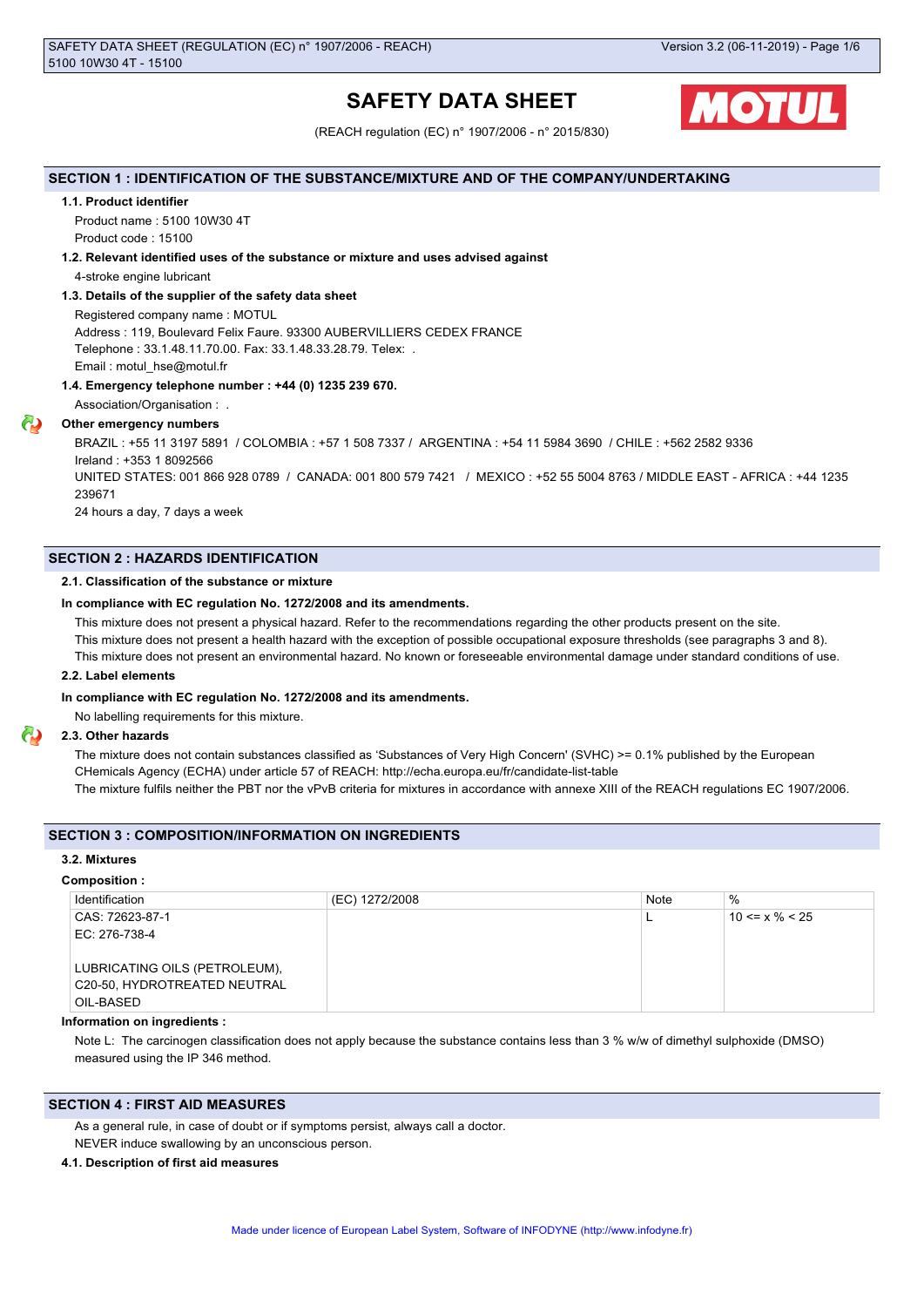#### **In the event of exposure by inhalation :**

Remove the victim to fresh air. If the symptoms persist, call a physician.

# **In the event of splashes or contact with eyes :**

Wash immediately and abundantly with water, including under the eyelids.

**In the event of splashes or contact with skin :**

Immediately remove all soiled clothing.

Wash immediately and abundantly with soap and water.

# **In the event of swallowing :**

Seek medical attention, showing the label.

#### **4.2. Most important symptoms and effects, both acute and delayed**

No data available.

**4.3. Indication of any immediate medical attention and special treatment needed**

No data available.

# **SECTION 5 : FIREFIGHTING MEASURES**

Non-flammable.

#### **5.1. Extinguishing media**

# **Suitable methods of extinction**

Dry agent, foam, carbon dioxide.

#### **Unsuitable methods of extinction**

High volume water jet

#### **5.2. Special hazards arising from the substance or mixture**

A fire will often produce a thick black smoke. Exposure to decomposition products may be hazardous to health.

Do not breathe in smoke.

In the event of a fire, the following may be formed :

- carbon monoxide (CO)
- carbon dioxide (CO2)

# **5.3. Advice for firefighters**

No data available.

# **SECTION 6 : ACCIDENTAL RELEASE MEASURES**

#### **6.1. Personal precautions, protective equipment and emergency procedures**

Consult the safety measures listed under headings 7 and 8.

Spilled product may make surfaces slippery.

# **For first aid worker**

First aid workers will be equipped with suitable personal protective equipment (See section 8).

#### **6.2. Environmental precautions**

Contain and control the leaks or spills with non-combustible absorbent materials such as sand, earth, vermiculite, diatomaceous earth in drums for waste disposal.

Prevent any material from entering drains or waterways.

# **6.3. Methods and material for containment and cleaning up**

Clean preferably with a detergent, do not use solvents.

#### **6.4. Reference to other sections**

No data available.

# **SECTION 7 : HANDLING AND STORAGE**

Requirements relating to storage premises apply to all facilities where the mixture is handled.

#### **7.1. Precautions for safe handling**

Always wash hands after handling.

Avoid contact with eyes.

No special precaution apart from the observance of hygiene rules

### **Fire prevention :**

Prevent access by unauthorised personnel.

Take precautionary measures against static discharges by bonding and grounding equipment.

No smoking.

#### **Recommended equipment and procedures :**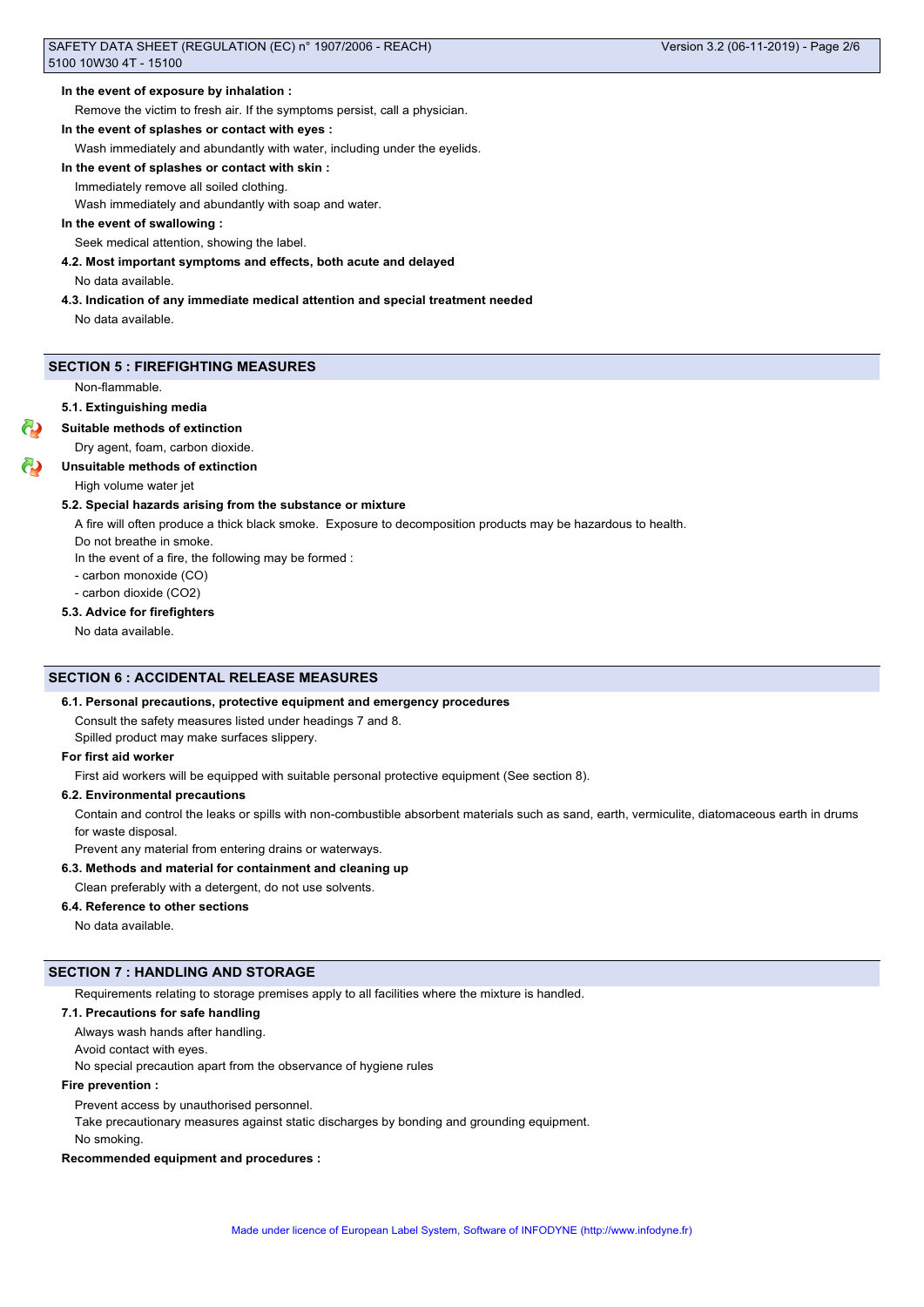For personal protection, see section 8.

Observe precautions stated on label and also industrial safety regulations.

Ensure good ventilation at the workplace

#### **Prohibited equipment and procedures :**

No smoking, eating or drinking in areas where the mixture is used. Do not breathe fumes, vapour, spray.

# **7.2. Conditions for safe storage, including any incompatibilities**

Store between 5°C and 40°C in a dry, well ventilated place. Only use hydrocarbon-resistant containers, joints and pipes.

# **Storage**

Keep out of reach of children.

# **Packaging**

Always keep in packaging made of an identical material to the original.

# **7.3. Specific end use(s)**

No data available.

# **SECTION 8 : EXPOSURE CONTROLS/PERSONAL PROTECTION**

#### **8.1. Control parameters**

No data available.

**8.2. Exposure controls**

### **Appropriate engineering controls**

Ensure adequate ventilation, if possible with extractor fans at work posts and appropriate general extraction. Personnel shall wear regularly laundered overalls.

#### **Personal protection measures, such as personal protective equipment**

Use personal protective equipment that is clean and has been properly maintained. Store personal protective equipment in a clean place, away from the work area. Never eat, drink or smoke during use. Remove and wash contaminated clothing before re-using. Ensure that there is adequate ventilation, especially in confined areas.

# **- Eye / face protection**

Avoid contact with eyes.

Use eye protectors designed to protect against liquid splashes

Before handling, wear safety goggles in accordance with standard EN166.

**- Hand protection**

Wear suitable protective gloves in the event of prolonged or repeated skin contact.

#### **- Body protection**

Work clothing worn by personnel shall be laundered regularly.

After contact with the product, all parts of the body that have been soiled must be washed.

**- Respiratory protection**

Breathing apparatus only when aerosol or spray are formed.

#### **SECTION 9 : PHYSICAL AND CHEMICAL PROPERTIES**

#### **9.1. Information on basic physical and chemical properties**

#### **General information :**

| Physical state:                                        | Fluid liquid.                   |  |  |
|--------------------------------------------------------|---------------------------------|--|--|
| Color:                                                 | Amber                           |  |  |
| Important health, safety and environmental information |                                 |  |  |
| $pH$ :                                                 | Not relevant.                   |  |  |
| Flash Point Interval:                                  | $FP > 100^{\circ}C$ .           |  |  |
| Vapour pressure (50°C):                                | Not relevant.                   |  |  |
| Density:                                               | $\leq$ 1                        |  |  |
| Water solubility:                                      | Insoluble.                      |  |  |
| Viscosity:                                             | 74.60 mm <sup>2</sup> /s à 40°C |  |  |

# **9.2. Other information**

No data available.

**SECTION 10 : STABILITY AND REACTIVITY**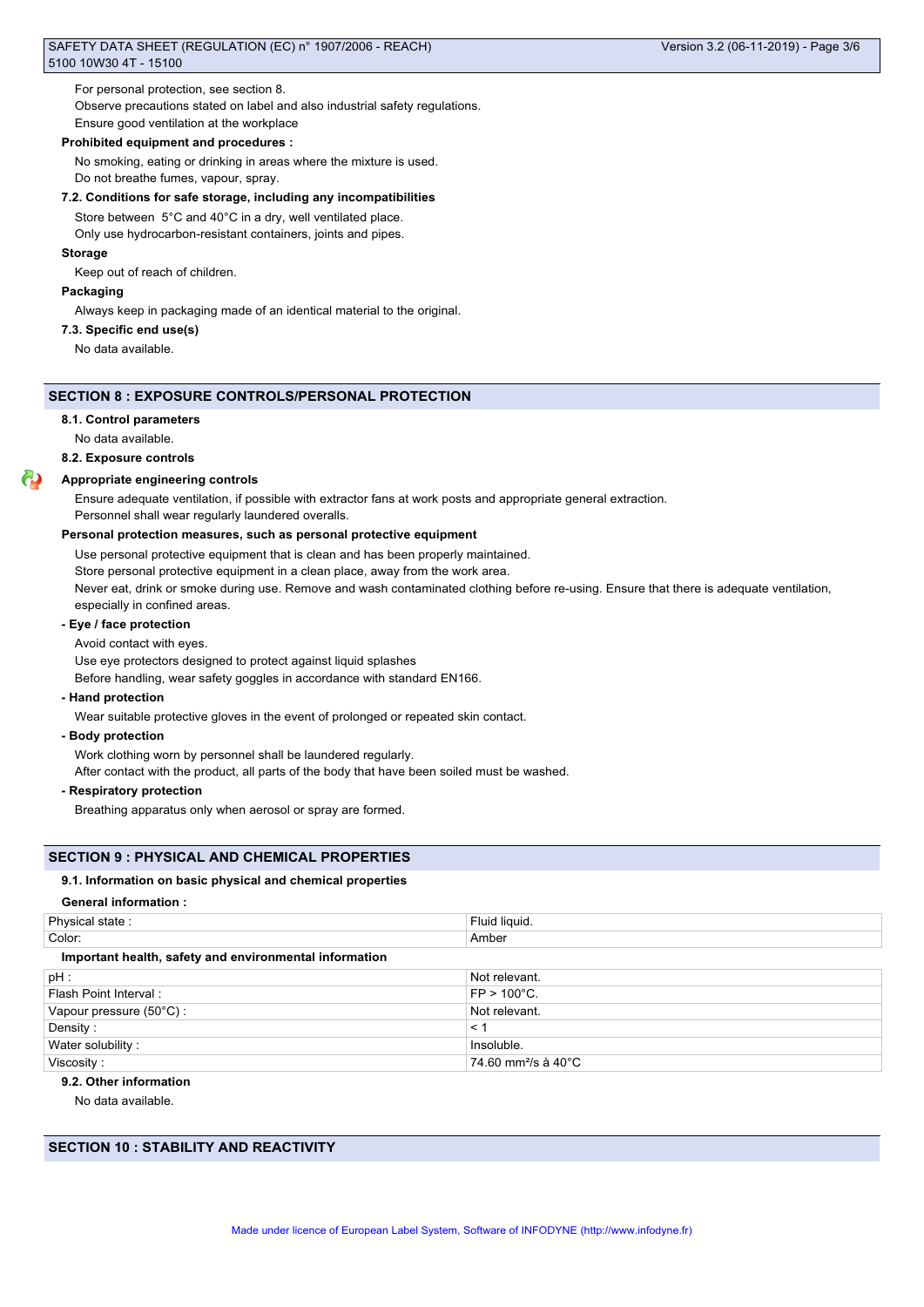#### **10.1. Reactivity**

No data available.

#### **10.2. Chemical stability**

This mixture is stable under the recommended handling and storage conditions in section 7.

#### **10.3. Possibility of hazardous reactions**

No data available.

# **10.4. Conditions to avoid**

No data available.

### **10.5. Incompatible materials**

No data available.

#### **10.6. Hazardous decomposition products**

The thermal decomposition may release/form :

- carbon monoxide (CO)

- carbon dioxide (CO2)

# **SECTION 11 : TOXICOLOGICAL INFORMATION**

#### **11.1. Information on toxicological effects**

No data available.

# **11.1.1. Substances**

No toxicological data available for the substances.

#### **11.1.2. Mixture**

#### **Skin corrosion/skin irritation :**

Repeated or prolonged contact with the preparation may cause removal of natural fat from the skin resulting in non allergic contact dermatitis and absorption through the skin.

#### **Serious damage to eyes/eye irritation :**

Mild eye irritation

### **Aspiration hazard :**

"Inhalation of vapours may cause irritation of the respiratory system in very susceptible persons."

May cause lung damage if swallowed

# **Monograph(s) from the IARC (International Agency for Research on Cancer) :**

CAS 140-11-4 : IARC Group 3 : The agent is not classifiable as to its carcinogenicity to humans.

# **SECTION 12 : ECOLOGICAL INFORMATION**

#### **12.1. Toxicity**

#### **12.1.2. Mixtures**

No aquatic toxicity data available for the mixture.

# **12.2. Persistence and degradability**

No data available.

# **12.3. Bioaccumulative potential**

No data available.

# **12.4. Mobility in soil**

Not very mobile in soil.

The product is insoluble in water and will spread on the surface

# **12.5. Results of PBT and vPvB assessment**

No data available.

### **12.6. Other adverse effects**

Do not dispose of the product in the natural environment, effluents or surface waters.

### **German regulations concerning the classification of hazards for water (WGK, AwSV vom 18/04/2017, KBws) :**

WGK 3 : Extremely hazardous for water.

# **SECTION 13 : DISPOSAL CONSIDERATIONS**

Proper waste management of the mixture and/or its container must be determined in accordance with Directive 2008/98/EC.

# **13.1. Waste treatment methods**

Do not pour into drains or waterways.

**Waste :**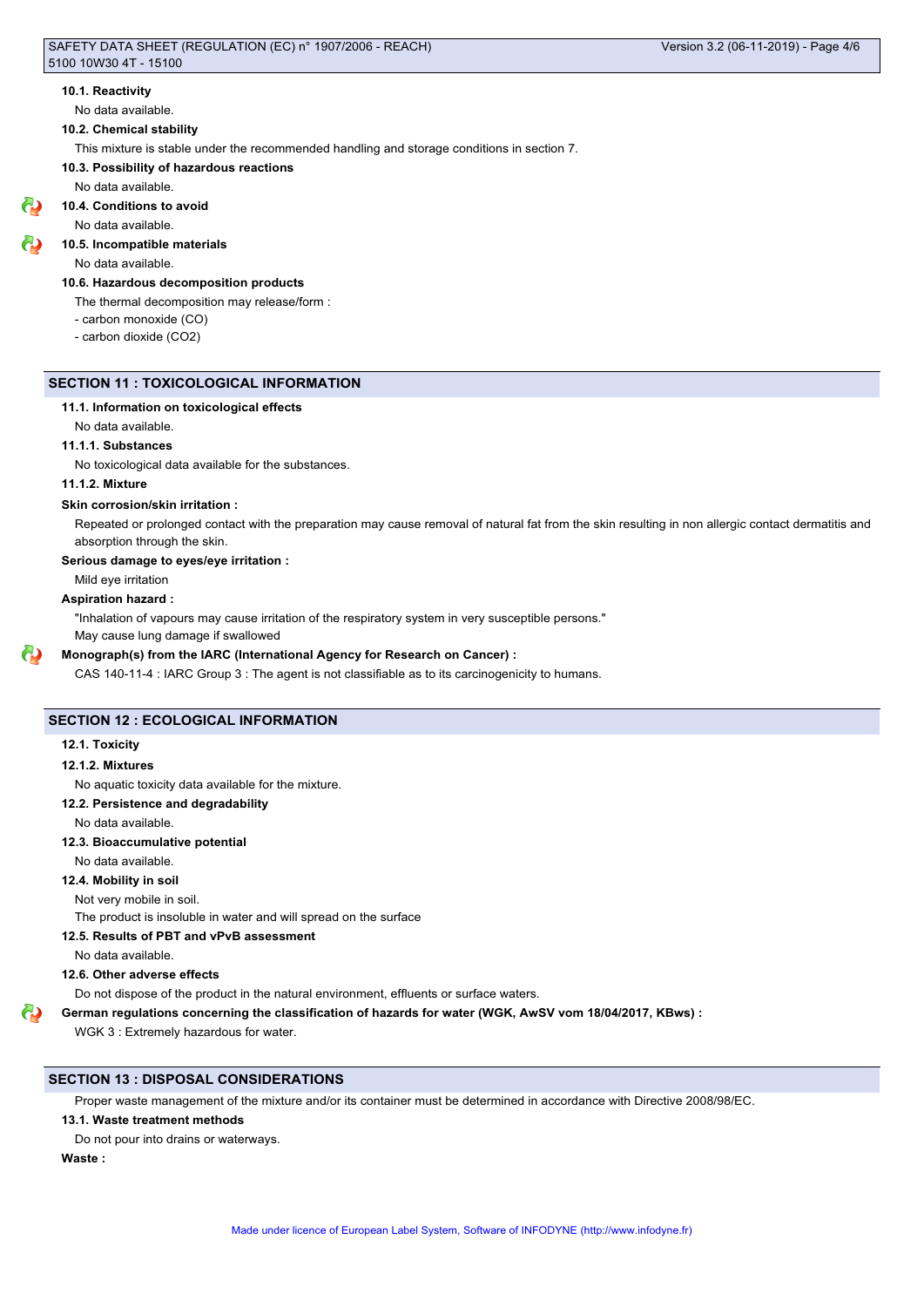Waste management is carried out without endangering human health, without harming the environment and, in particular without risk to water, air, soil, plants or animals.

Recycle or dispose of waste in compliance with current legislation, preferably via a certified collector or company.

Do not contaminate the ground or water with waste, do not dispose of waste into the environment.

#### **Soiled packaging :**

Empty container completely. Keep label(s) on container. Give to a certified disposal contractor.

# **SECTION 14 : TRANSPORT INFORMATION**

Exempt from transport classification and labelling.

**14.1. UN number**

-

-

-

-

-

-

**14.2. UN proper shipping name**

**14.3. Transport hazard class(es)**

**14.4. Packing group**

**14.5. Environmental hazards**

**14.6. Special precautions for user**

#### **SECTION 15 : REGULATORY INFORMATION**

**15.1. Safety, health and environmental regulations/legislation specific for the substance or mixture**

**- Classification and labelling information included in section 2:**

The following regulations have been used:

- EU Regulation No. 1272/2008 amended by EU Regulation No. 2016/1179. (ATP 9)

- **Container information:**
- No data available.
- **Particular provisions :**

No data available.

**- German regulations concerning the classification of hazards for water (WGK, AwSV vom 18/04/2017, KBws) :** WGK 3 : Extremely hazardous for water.

**- Standardised American system for the identification of hazards presented by the product in view of emergency procedures (NFPA 704) :** NFPA 704, Labelling: Health=0 Inflammability=1 Instability/Reactivity=1 Specific Risk=none



# **15.2. Chemical safety assessment**

Product is not classified health and environmental hazard. Exposure scenarios are not required.

# **SECTION 16 : OTHER INFORMATION**

Since the user's working conditions are not known by us, the information supplied on this safety data sheet is based on our current level of knowledge and on national and community regulations.

The mixture must not be used for other uses than those specified in section 1 without having first obtained written handling instructions. It is at all times the responsibility of the user to take all necessary measures to comply with legal requirements and local regulations. The information in this safety data sheet must be regarded as a description of the safety requirements relating to the mixture and not as a guarantee of the properties thereof.